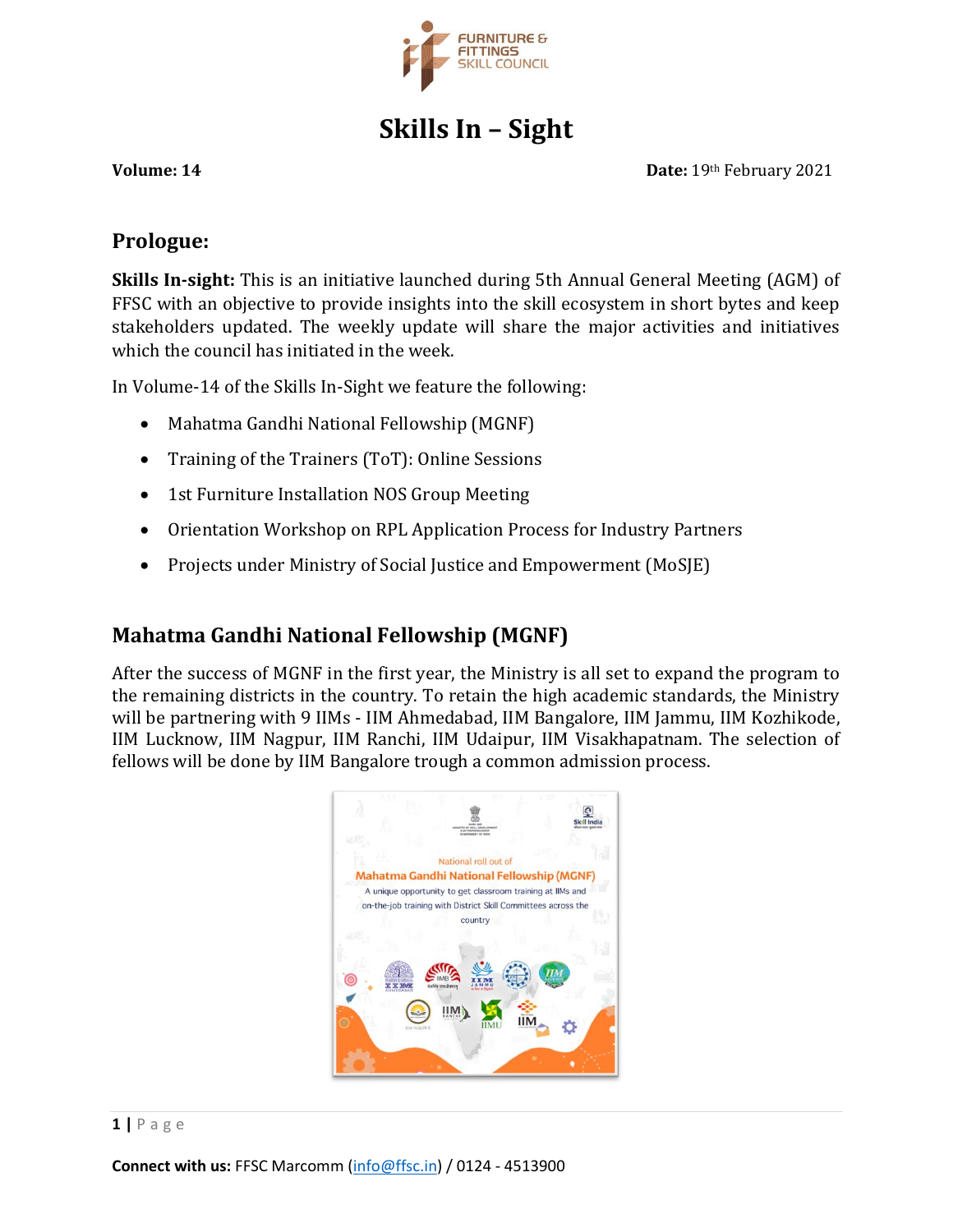

The Mahatma Gandhi National Fellowship (MGNF) is an opportunity for young, dynamic individuals to contribute to enhancing skill development and promote economic development.

The two-year Fellowship seeks to combine classroom sessions (Academic Module) host IIMs with an intensive field immersion at the district level (District Immersion) to create credible plans and identify barriers in raising employment, economic output, and promote livelihoods in rural areas. MGNF is a Certificate Program in Public Policy and Management offered by IIMs. It has been designed at the initiative of the Ministry of Skill Development and Entrepreneurship (MSDE), Government of India (GoI) and implemented in collaboration with State Skill Development Missions (SSDMs).

#### **How to apply:**

The application window for 2021-23 admissions is now open. Application window open till March 27, 2021. For admission-related assistance, email [helpdesk.mgnf@gmail.com](mailto:helpdesk.mgnf@gmail.com)

# **Training of the Trainers (ToT): Online Sessions**

Furniture and Fittings Skill Council has started the Training of the Trainers sessions online given the COVID-19 situation with the Master Trainer imparting domain training and platform training components through video conferencing. The practical sessions as part of the assessments are demonstrated by the participating trainers online at their nearest woodworking workshop.

Training of the Trainers sessions are being held from 9th – 18th February 2021 for the Lead and Assistant Carpenter job roles.



**1st**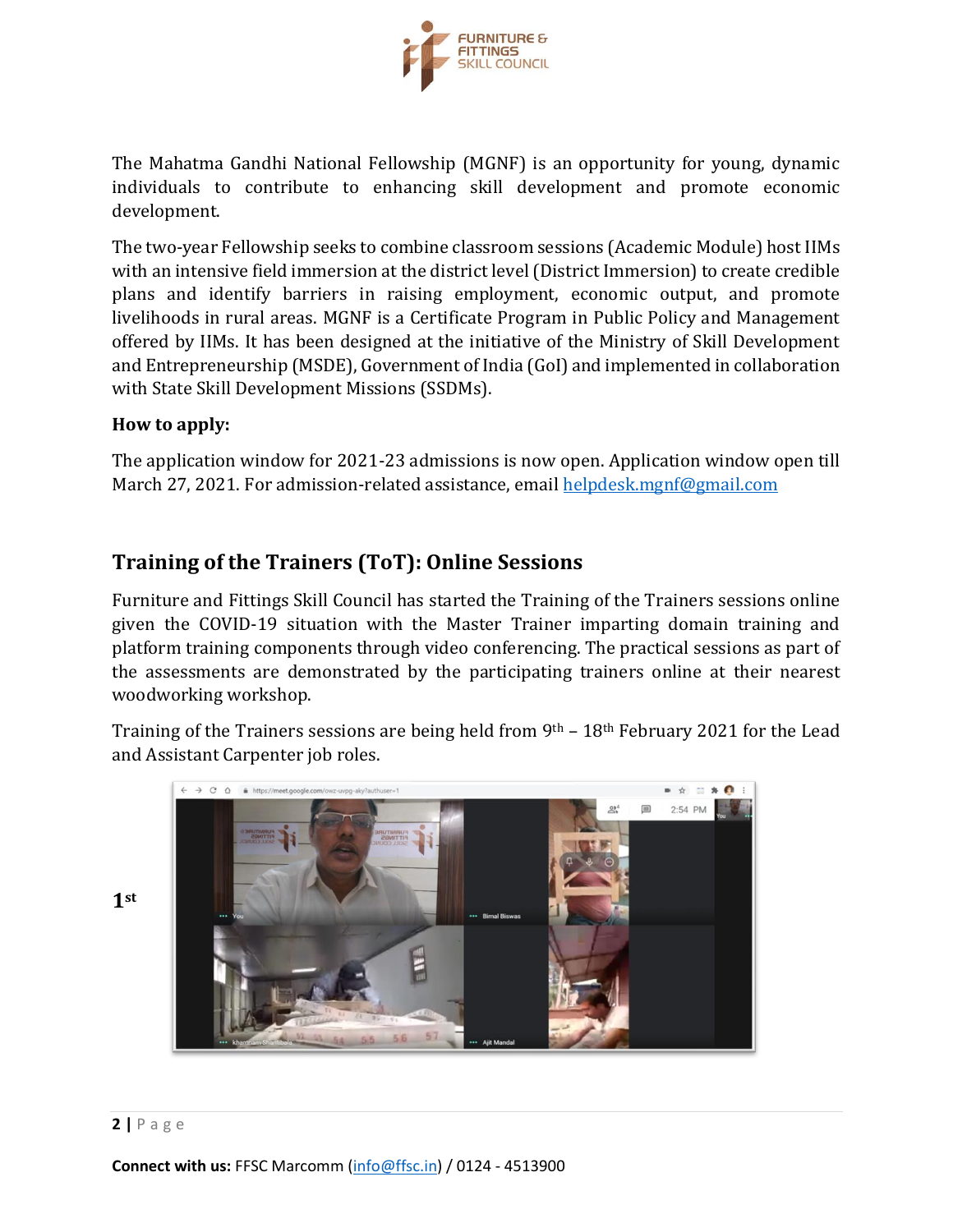

# **Furniture Installation NOS Group Meeting**

The 1<sup>st</sup> Furniture Installation NOS group meeting was organized virtually on 13<sup>th</sup> February at 4.00 PM. The representatives from, industries and academics have attended the meeting. Standard development process, functional analysis of the short-listed job roles was explained to the members during the meeting.

The roles and responsibilities of the NOS group members were also discussed.

| JANETURNE EL<br><b>IT TINICK</b><br><b>Courseware for Development</b>                                                                                                                                                                                                                                              | <b>Skill Inch</b><br>ing the skill landscape<br><b>Business person</b>                                                                                                                                         | T. Rahuf Ments                                 |
|--------------------------------------------------------------------------------------------------------------------------------------------------------------------------------------------------------------------------------------------------------------------------------------------------------------------|----------------------------------------------------------------------------------------------------------------------------------------------------------------------------------------------------------------|------------------------------------------------|
| <b>Create National Occupation Standards (NOS)</b><br><b>NOS Parameters</b><br>1.<br>Elements & Performance Criteria<br>1.<br>Knowledge & Understanding<br>Generic & Professional Skills<br>3.<br><b>Assessment Criteria</b><br>2.<br><b>Acronyms &amp; Glossary</b><br>3.<br>Mark NOS as Available for QP or<br>4. | <b>Create Qualification Pack (QP)</b><br><b>QP</b> Parameters<br><b>Link Applicable NOS</b><br>2.<br>Assessment Guidelines & Weightage<br>3.<br>Acronyms & Glossary<br>4.<br><b>Documents Submission</b><br>5. | <b>Shabana Parween</b><br><b>Isubiam Artis</b> |
| Standalone NOS (treatment similar to QP)<br>Documents for Standalone NOS<br>5.                                                                                                                                                                                                                                     |                                                                                                                                                                                                                | Admin                                          |

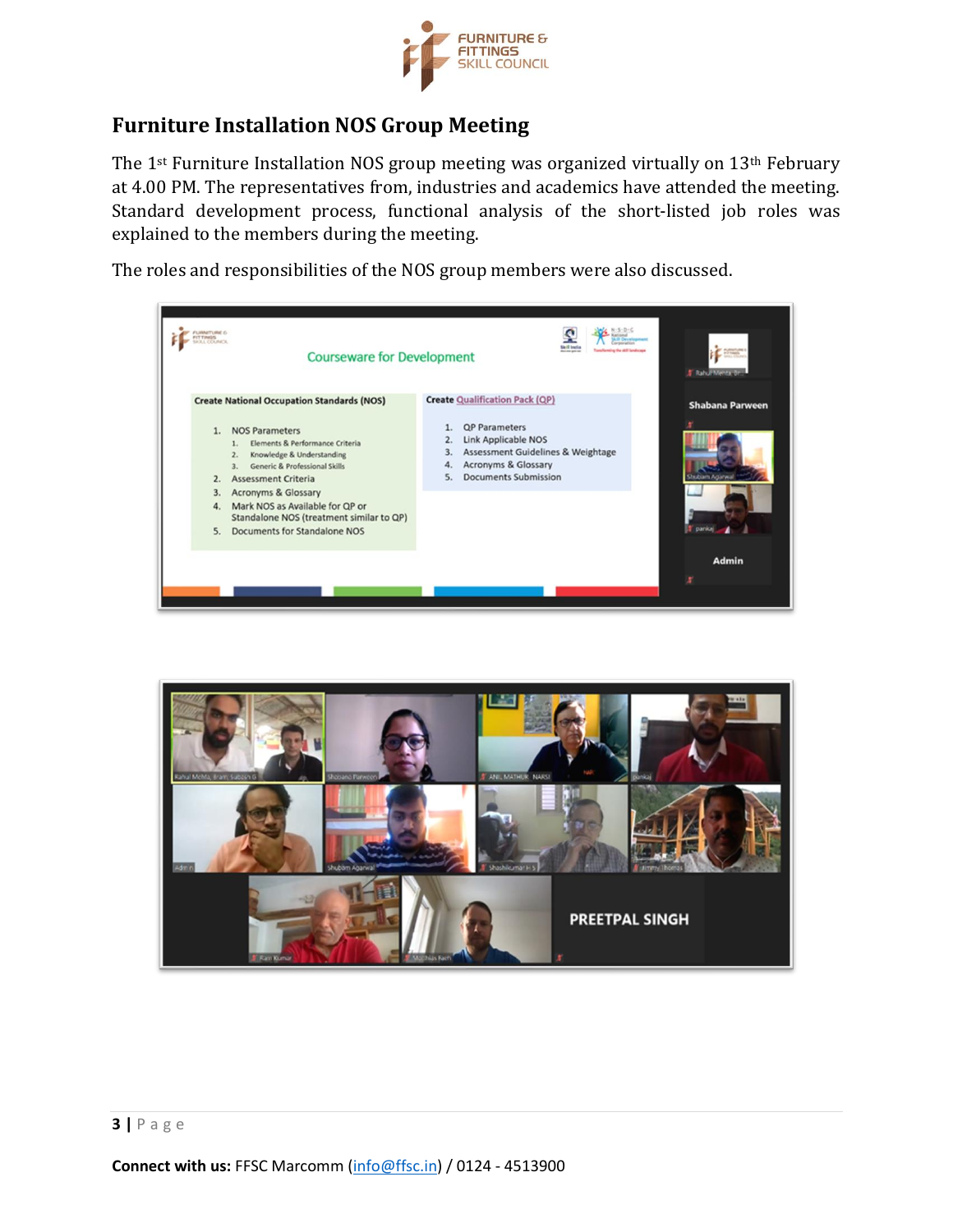

# **Orientation Workshop on RPL Application Process for Industry Partners**

FFSC organized an "Orientation Workshop on RPL Application Process" for the industry partners on 16th February 2021. The workshop aimed to give a detailed walk through to the partners on the new RFP portal of NSDC and the application process for Recognition of Prior Learning (RPL) projects.



# **Projects under Ministry of Social Justice and Empowerment (MoSJE)**

#### **Selection Committee Meeting:**

Post mobilization and counselling, the candidates for NBCFDC training programs are shortlisted on the day of Selection Committee meeting. A Committee of three members interact with the candidates and verify their documents. On the day of Selection Committee Meeting, the shortlisted candidates have to undertake online psychometric test. The candidates passed in the psychometric tests are finally selected for the training programs. The SCMs for Barpeta location was organized on.

| <b>TP Name</b>                                | <b>Job Role</b>        | <b>District</b> | <b>State</b> | Type of<br><b>Training</b> | No of<br>candidates | Date of SCM |
|-----------------------------------------------|------------------------|-----------------|--------------|----------------------------|---------------------|-------------|
| Indian Institute of<br>Entrepreneurship (IIE) | Assistant<br>Carpenter | <b>Barpeta</b>  | Assam        | <b>STT</b>                 | 60                  | 18/02/2021  |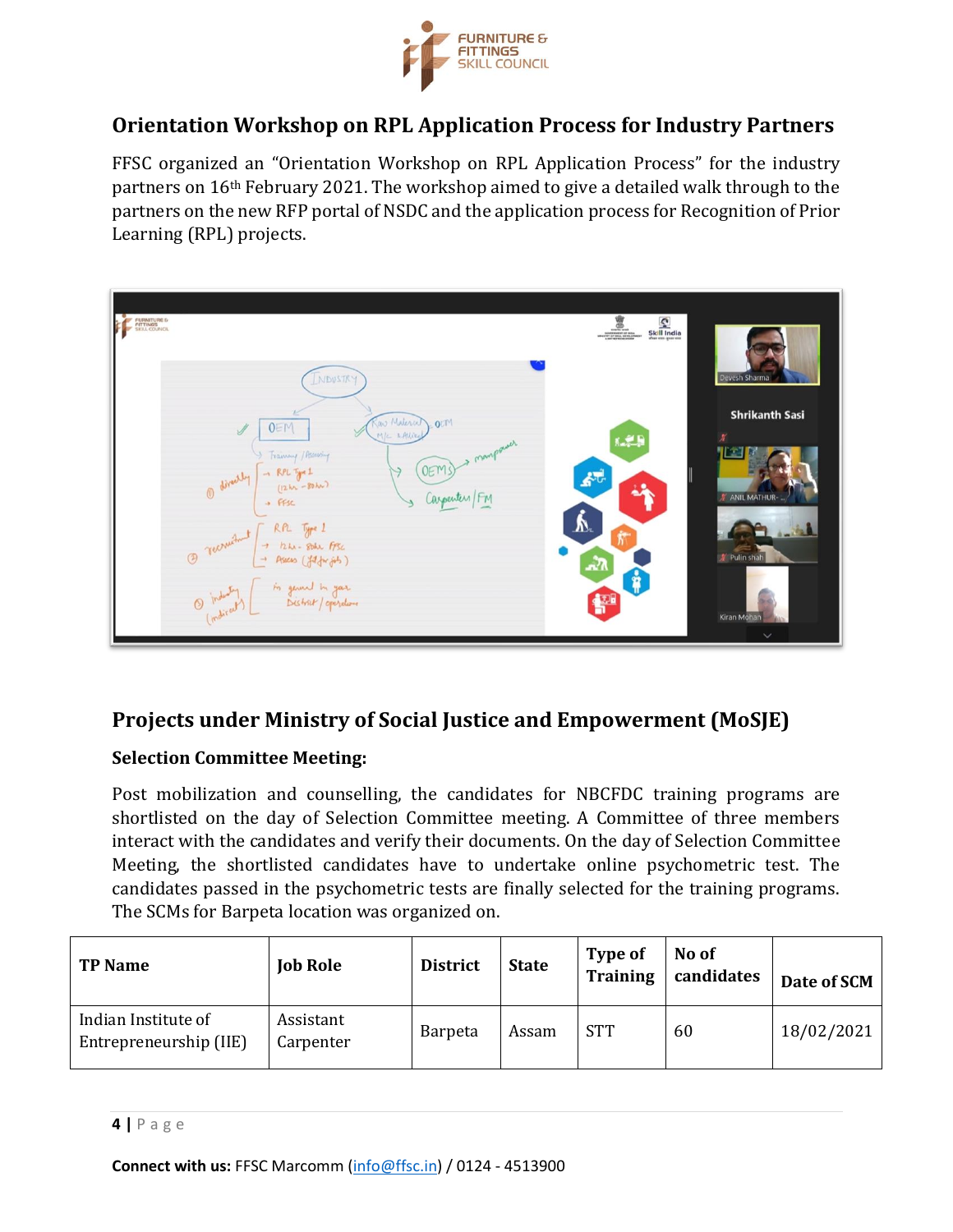



#### **Ongoing training programs:**

Please find below the summary of the ongoing training batches under the schemes of Ministry of Social Justice and Empowerment (MoSJE):

| <b>TP Name</b>                 | <b>Job Role</b>            | <b>District</b> | <b>State</b>         | <b>Scheme</b> | Type of<br><b>Training</b> | No. Of<br>candidates |
|--------------------------------|----------------------------|-----------------|----------------------|---------------|----------------------------|----------------------|
| Saral Skills                   | Lead Carpenter             | Auraiya         | Uttar Pradesh        | <b>NSKFDC</b> | <b>STT</b>                 | 30                   |
| Saral Skills                   | Lead Carpenter             | Hardoi          | Uttar Pradesh        | <b>NSKFDC</b> | <b>STT</b>                 | 30                   |
| Saral Skills                   | Lead Carpenter             | Shahjahanpur    | <b>Uttar Pradesh</b> | <b>NSKFDC</b> | <b>STT</b>                 | 40                   |
| <b>Veronics</b><br>Consultancy | <b>Assistant Carpenter</b> | Cuttack         | Odisha               | <b>NBCFDC</b> | <b>RPL</b>                 | 30                   |
| STIC Infotech                  | <b>Assistant Carpenter</b> | Saharanpur      | Uttar Pradesh        | <b>NBCFDC</b> | <b>RPL</b>                 | 60                   |